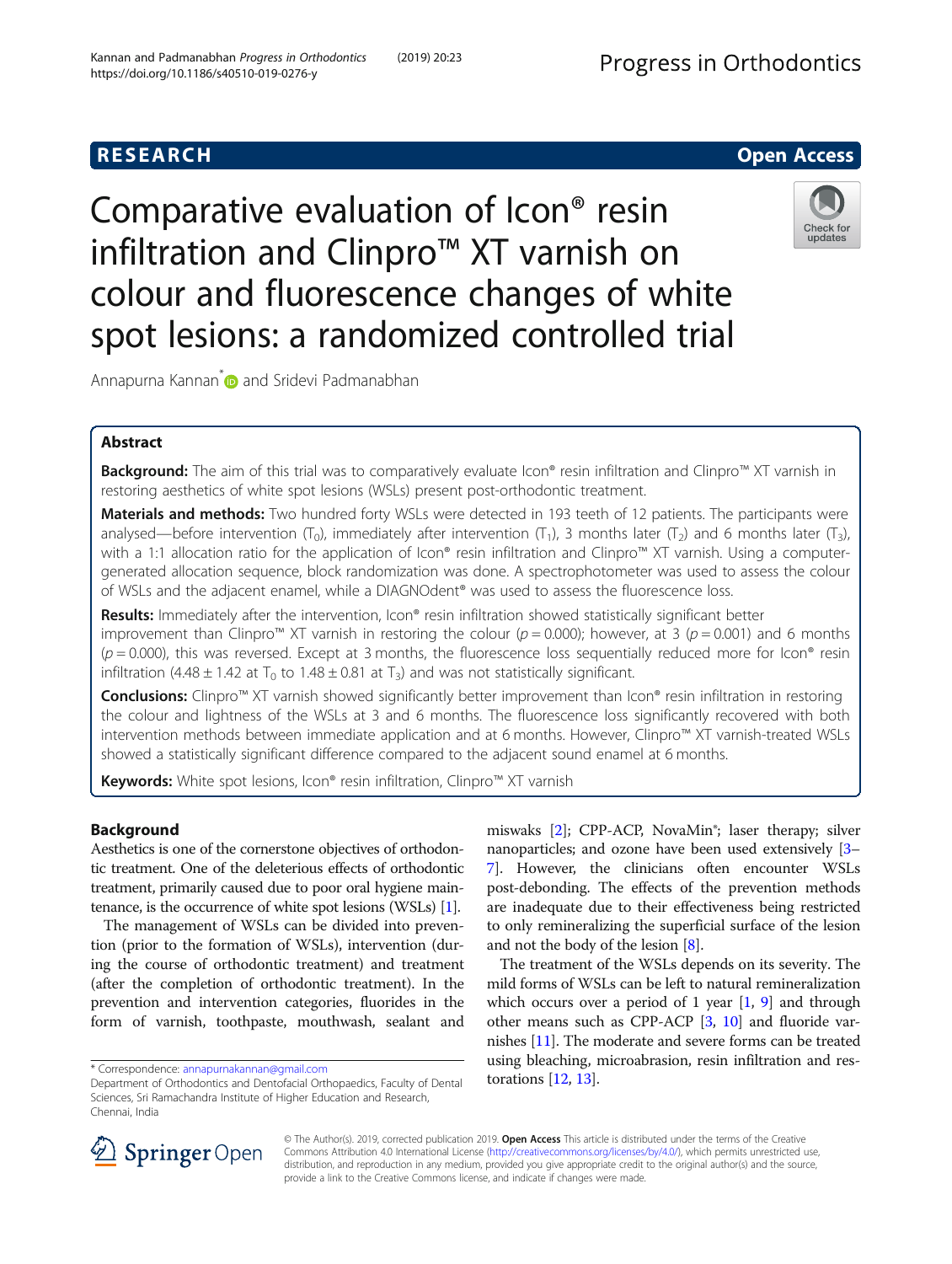The recent emphasis on the mini aesthetics of tooth such as its colour, texture and enamel translucency has created more concern among patients and orthodontists. This augurs an immediate solution.

With Icon® resin infiltration (DMG America, Englewood, NJ, USA), its acid etchant—15% hydrochloric acid—removes the surface layer of the decalcified area due to its penetration depth of  $58 \pm 37$  µm. [\[14](#page-6-0), [15](#page-6-0)]. This opens up access to the body of the lesion which allows the resin to occlude the pores. The body of the lesion is rendered watertight by means of the resin which has a refractive index (RI Icon® = 1.44) close to that of healthy enamel  $(RI = 1.63)$  [[14\]](#page-6-0) and also helps in stopping the diffusion of acids by creating a barrier within the lesion and not on the surface [[16](#page-6-0), [17](#page-6-0)].

Icon® resin infiltration has been proved to provide immediate restoration of aesthetics of mild WSLs present post-orthodontic treatment to match that of the adjacent sound enamel [[18,](#page-6-0) [19\]](#page-6-0). It has been shown to remain durable for 6 months  $[18]$  $[18]$  with no significant changes at 12 and 24 months [\[20\]](#page-6-0). With moderate lesions, a sequential improvement was seen to occur over a period of time [[19\]](#page-6-0). The fluorescence loss of the WSLs significantly recovered immediately with resin infiltration and remained unchanged at the end of 6 weeks in artificially created WSLs [\[21\]](#page-6-0). These factors establish Icon<sup>®</sup> resin infiltration as a gold standard intervention method in aesthetic restoration of white spot lesions.

Resin-modified glass ionomer cement contains fluoroaluminosilicate glass. The fluoride reacts at the surface to provide an immediate release, while the bulk of the glass matrix offers a reservoir of fluoride for sustained release [[22](#page-6-0), [23](#page-6-0)] which is said to provide remineralization.

Clinpro™ XT varnish (3M ESPE, Pymble, New South Wales, Australia), an RMGIC product, has been widely used previously for treating dentinal hypersensitivity [[24,](#page-6-0) [25](#page-6-0)]. In orthodontics, it is shown to be effective in preventing WSLs from occurring during orthodontic treatment [[23](#page-6-0), [26,](#page-6-0) [27\]](#page-6-0) and treating artificially induced demineralized areas [[28\]](#page-6-0). However, its efficacy in treating WSLs present post-orthodontic treatment has not yet been tested.

## Specific objective

With both Icon® resin infiltration and Clinpro™ XT varnish, being minimally invasive and site-specific in office single sitting procedures containing composite resin, the aim of this randomized clinical trial was to comparatively evaluate the efficacy of Clinpro™ XT varnish against the 'gold standard' Icon® resin infiltration in restoring the aesthetics of the enamel affected by white spot lesions post-orthodontic treatment.

### Materials and methods

The study was conducted at the Department of Orthodontics, Sri Ramachandra Institute of Higher Education and Research after the approval from the University's Institutional Ethics Committee [number: CSP/16/SEP/51/ 280 dated October 4, 2016].

### Trial design

This was a parallel-group, randomized, active-controlled trial with a 1:1 allocation ratio for the application of Icon® resin infiltration and Clinpro™ XT varnish.

### Participants, eligibility criteria and settings

Fifty patients who had fixed orthodontic appliances removed during April 2017 were screened for WSLs using Gorelick's scale [\[29](#page-6-0)], and only mild and moderate lesions were considered. This was confirmed using a DIAGNOdent® (KAVO Dental Corporation, Lake, Zurich, IL, USA). Only WSLs having fluorescence loss (Q) scores of 2–9 were considered.

### Inclusion criteria

- Patients within 14–30 years of age<br>• Symmetrical number of permanen
- Symmetrical number of permanent teeth in each arch (mesial to second molars)

### Exclusion criteria

- Active carious lesions
- Facial surface restorations
- Deciduous teeth
- Fluorosis
- Intrinsic and extrinsic strains

### Enrollment

A consent form was obtained from those participants willing to be part of the trial.

### Sample calculation

Calculations [colour change  $(\Delta E)$  threshold value = 3.0,  $d = 0.5$ ,  $\alpha$  error = 0.05 and power of study = 85%] were based on the study by Knosel et al. [[18](#page-6-0)] (219 WSLs; 111 control, 108 treatment) to detect a clinically relevant difference between the two trial arms. This indicated that 115 non-cavitated, unrestored WSLs were required in each arm.

### Randomization

Using a computer-generated programme [\(www.randomi](http://www.randomization.com) [zation.com\)](http://www.randomization.com), block randomization allocation sequence [AABB; ABBA; BBAA; BAAB (A-Icon® resin infiltration, B-Clinpro<sup> $M$ </sup> XT varnish) was generated to equally distribute the intervention methods.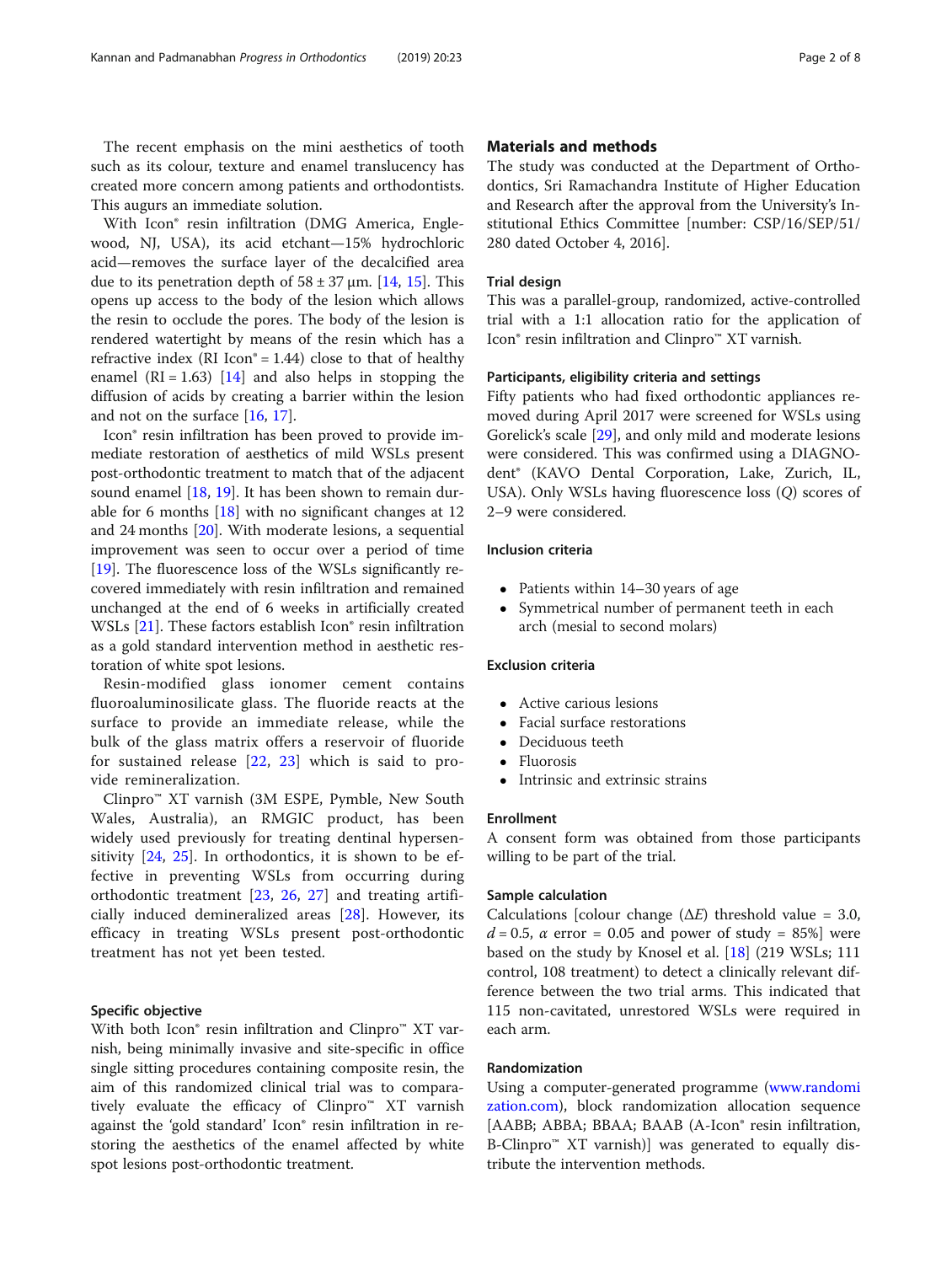A total of 240 non-cavitated, unrestored WSLs after multibracket treatment were detected in 193 teeth of 12 patients [7 females  $(18 \text{ years} \pm 2 \text{ months})$ , 5 males  $(20 \text{$ years  $\pm$  6 months)] and formed a part of the study.

### Allocation concealment and blinding

The participants were blinded until the allocation of the intervention method. Further blinding was not possible as the intervention methods had different techniques of material application.

### Intervention

All the procedures were performed by the same clinician. On completion of orthodontic treatment, residual composite cleanup and polishing were done.

The VITA Easyshade® advance spectrophotometer (VITA Zahnfabrik, Bad Sackingen, Germany) was used to objectively assess the colour of WSLs and the adjacent sound enamel, using the Munsell system: CIE colour parameters  $(\Delta E)$ : L, a and b.

$$
\Delta E = (\Delta L * ^2 + \Delta a * ^2 + \Delta b * ^2)^{(1/2)}
$$

 $L^*$  refers to the lightness coordinate, and its value ranges from 0 for perfect black to 100 for perfect white.  $a^*$  and  $b^*$ are the chromaticity coordinates in the red-green axis and yellow-blue axis, respectively [[30](#page-6-0), [31](#page-6-0)].

Similarly, the laser fluorescence method, DIAGNOdent®, was used to assess the fluorescence loss (Q) of WSLs and the adjacent sound enamel present around the lesions.

The DIAGNOdent® illuminates the teeth with blue laser light. The tooth dentin contains atoms called fluorophores which fluoresce green when illuminated with blue laser light. When a WSL is present, it appears as a black area surrounded by green reflected colour and this is seen as fluorescence loss [\[32\]](#page-6-0).

### Intervention methods

### Icon® resin infiltration

First, Icon® Etch, DMG, was applied over the WSLs for 2 min. This was followed by water rinsing and air blowing. Then, Icon® Dry, DMG, was applied for 30 s and air blown. Using the provided sponge applicator, Icon<sup>®</sup> Infiltrant, DMG, was rubbed on and left for 3 min. Subsequently, it was light-cured for 60 s.

### CLINPRO™ XT varnish

Thirty-seven percent orthophosphoric acid gel was applied for 15 s. On a paper pad, the paste and liquid components were mixed for 10–15 s using an agate spatula and applied over the WSLs. Subsequently, it was light-cured for 20 s.

Both the treatment methods were assessed before intervention (baseline)  $[T_0]$ , immediately after intervention  $[T_1]$ , 3 months later  $[T_2]$  and 6 months later  $[T_3]$ .

Photographs were taken during each time period, and the size and location of the WSLs were mapped at  $T_0$ for the exactness of the readings at each time interval.

### **Outcomes**

The primary outcome measure was the difference in colour and fluorescence values between the treatment groups over a period of 6 months, and the secondary outcome measure was the difference within the treatment groups.

### Statistical analysis

The data was analysed with IBM.SPSS statistics software, version 23.0. Kolmogorov-Smirnov's test was used to check the normality of the data. To find the significant difference within the groups, at different time intervals, a one-way repeated measures ANOVA was used followed by post hoc Tukey test. Between the groups, independent Student's t test was used for the intergroup comparison.

### Error of method (Table 1)

The  $L^*a^*b^*$  values of one white spot lesion each in the upper and lower arch of one patient were recorded in vivo three times on three consecutive days. The ranges of variance due to measurement error for L value were 0.20 units for the WSL on the maxillary tooth and 0.16 units for WSL on the mandibular tooth. This indicates precision in measurements recorded with spectrophotometer when compared to previous results [[33\]](#page-6-0). All measurements were carried out under normalized conditions to make certain their accuracy and reproducibility.

# Results

### Baseline data and recruitment (Fig. [1\)](#page-3-0)

One hundred twenty-four white spot lesions present in 102 teeth of 6 patients received the allocated intervention method of Icon® resin infiltration, while 116 white spot lesions present in 91 teeth of 6

|  | Table 1 Error assessment results |  |
|--|----------------------------------|--|
|  |                                  |  |

| Parameter                   | Valid $(n)$                | Mean  | Minimum | Maximum | Range | <b>SD</b> |  |  |
|-----------------------------|----------------------------|-------|---------|---------|-------|-----------|--|--|
|                             | WSL on the maxillary tooth |       |         |         |       |           |  |  |
| I                           | 3                          | 78.54 | 78.44   | 78.64   | 0.20  | 0.068     |  |  |
| a                           | 3                          | 0.86  | 0.47    | 1.25    | 0.78  | 0.258     |  |  |
| b                           | 3                          | 18.33 | 18.12   | 18.54   | 0.42  | 0.149     |  |  |
| WSL on the mandibular tooth |                            |       |         |         |       |           |  |  |
|                             | 3                          | 74.45 | 74.37   | 74.53   | 0.16  | 0.048     |  |  |
| $\sigma$                    | 3                          | 0.92  | 0.52    | 1.32    | 0.80  | 0.293     |  |  |
| h                           | 3                          | 16.69 | 16.48   | 16.90   | 0.42  | 0.131     |  |  |

WSL white spot lesions, L lightness, a red-green axis, b yellow-blue axis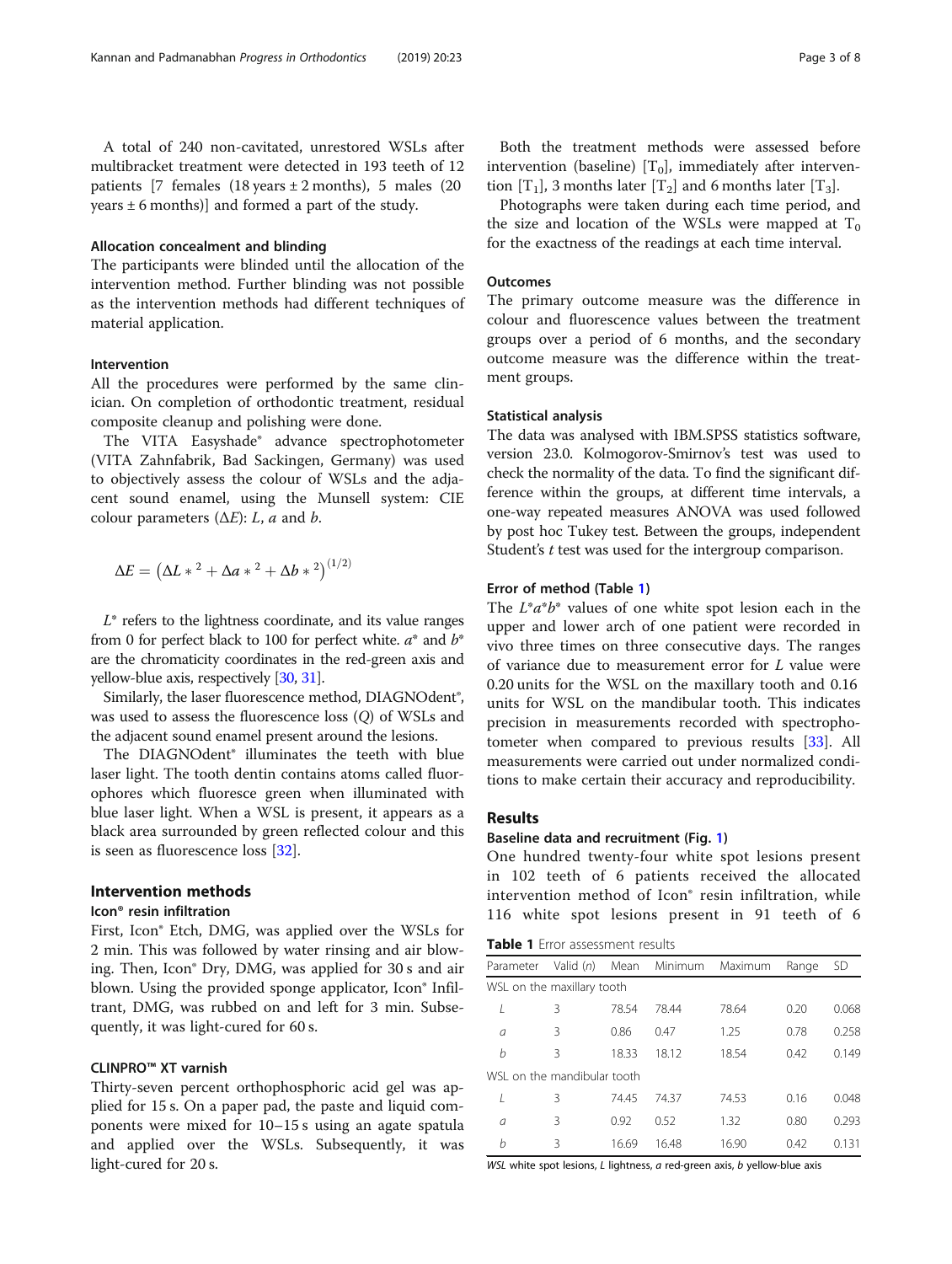<span id="page-3-0"></span>

patients received the allocated intervention method of Clinpro<sup>m</sup> XT varnish. At  $T_3$ , 1 patient under the Clinpro™ XT varnish intervention method was lost to follow-up.

# Outcomes and estimation Analysis of lightness (L) values

# Intergroup comparison (Table 2).

 Clinpro™ XT varnish showed more increase in the  $L$  values compared with Icon $°$  resin infiltration, which was statistically significant at  $T_2$  and  $T_3$ .

- In Icon® resin infiltration and Clinpro™ XT varnish, a statistically significant increase in the L value was seen from  $T_0$  to  $T_1$ .
	- In both groups, a statistically significant overall improvement was seen in the L value from  $T_0$  to  $T_3$ .

|                                                                     | L values of                             | values of                                       | Intergroup | Intragroup comparison                |                                                                                         |
|---------------------------------------------------------------------|-----------------------------------------|-------------------------------------------------|------------|--------------------------------------|-----------------------------------------------------------------------------------------|
|                                                                     | Icon <sup>®</sup> resin<br>infiltration | $Clinpro^m$<br>XT varnish                       | comparison | Icon <sup>®</sup> resin infiltration | Clinpro™ XT varnish                                                                     |
| $T_{0}$                                                             | $73.60 \pm 7.71$                        | $74.62 \pm 7.33$ $p = 0.295$                    |            | $T_0$ vs $T_1$ , $p = 0.000$ **      | $T_0$ vs $T_1$ , $p = 0.000$ **                                                         |
| $T_1$                                                               |                                         | $78.37 \pm 5.94$ $78.93 \pm 5.40$ $p = 0.446$   |            | $T_1$ vs $T_2$ , $p = 0.211$         | $T_1$ vs $T_2$ , $p = 0.003$ **                                                         |
| T <sub>2</sub>                                                      |                                         | $80.08 \pm 6.46$ $81.68 \pm 5.55$ $p = 0.041*$  |            | $T_2$ vs $T_3$ , $p = 0.168$         | $T_2$ vs $T_3$ , $p = 0.069$                                                            |
| $T_3$                                                               |                                         | $81.88 \pm 6.27$ $83.69 \pm 5.29$ $p = 0.017$ * |            | $T_0$ vs $T_3$ , $p = 0.000$ **      | $T_0$ vs $T_3$ , $p = 0.000$ **                                                         |
| Adjacent sound enamel $81.67 \pm 4.69$ $82.73 \pm 4.66$ $p = 0.117$ |                                         |                                                 |            |                                      | $T_3$ vs adjacent sound enamel, $p = 0.999$ $T_3$ vs adjacent sound enamel, $p = 0.761$ |

Statistical Tests: intergroup comparison—independent Student's t test; intragroup comparison—one-way repeated measures ANOVA L lightness,  $T_0$  before intervention,  $T_1$  immediate after intervention,  $T_2$  3 months,  $T_3$  6 months

 $*p < 0.05, **p < 0.01$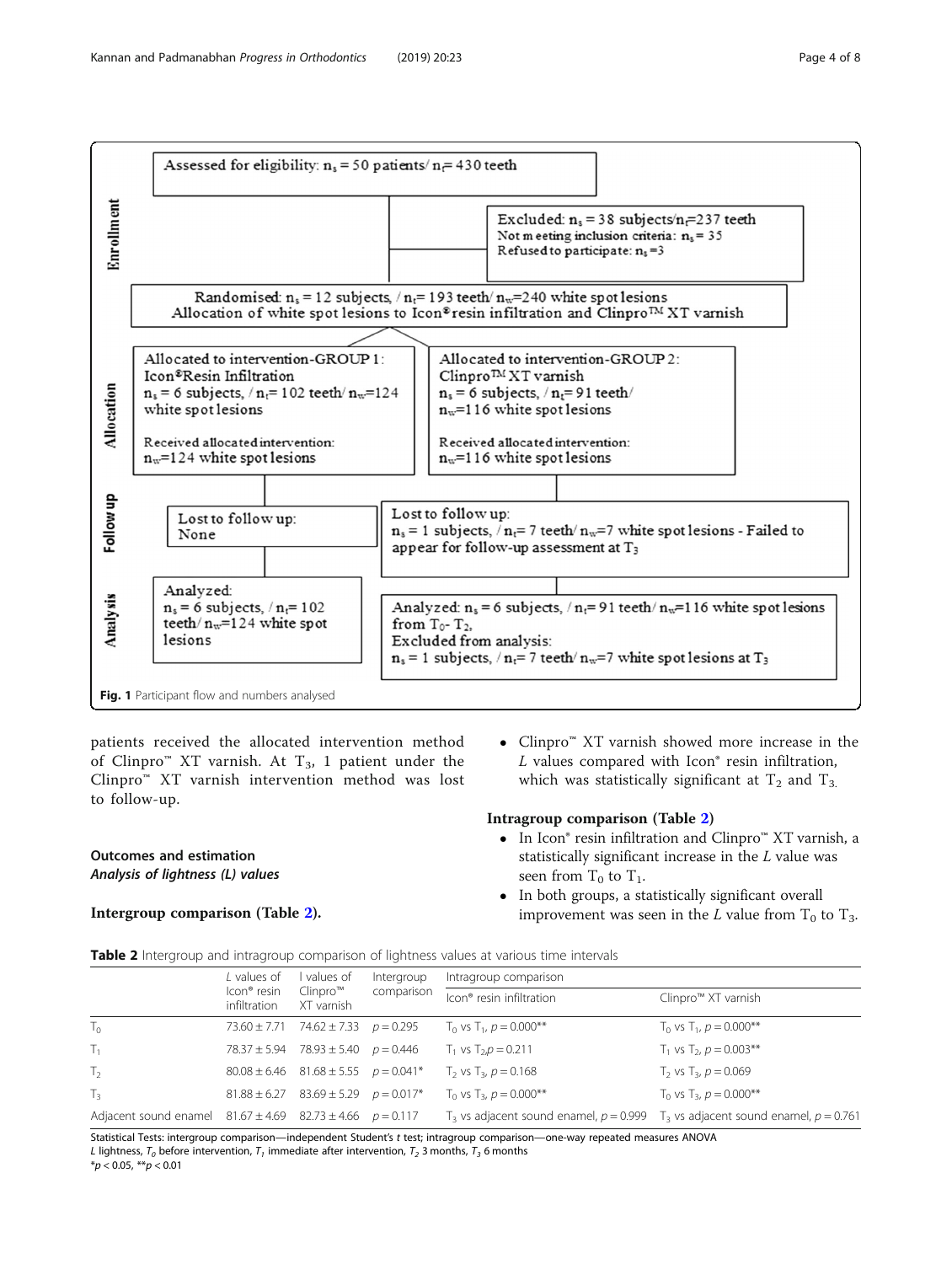### Analysis of colour changes (ΔE) (Table 3)

- Icon® resin infiltration showed a statistically significant colour change value from  $T_0$  to  $T_1$  ( $\Delta E_1$ ) than Clinpro™ XT varnish.
- Clinpro™ XT varnish showed a statistically significant colour change value from  $T_0$  to  $T_2$  ( $\Delta E_2$ ) and from  $T_0$ to  $T_3$  ( $\Delta E_3$ ) than Icon<sup>®</sup> resin infiltration.

### Analysis of fluorescence loss (Q)

• At all other time points except  $T_2$ , Q value reduction was seen more with Icon® resin infiltration when compared to Clinpro™ XT varnish. However, on comparison, it was not significant.

- Intragroup comparison (Table [4\)](#page-5-0). In both groups, a statistically significant fluorescence loss amelioration was seen from  $T_0$  to  $T_1$  to  $T_2$  to  $T_3$ .
	- At  $T_3$ , in both groups, the amelioration of the fluorescence loss brought the values close to that of the adjacent sound enamel, which was not statistically significant for Icon® resin infiltration but statistically significant for Clinpro™ XT varnish.

### **Discussion**

A parallel-group trial as opposed to a split study design was carried out to avoid any treatment bias to mitigate any carry-across effect of fluorides present in Clinpro™ XT varnish. [\[34](#page-6-0)–[36\]](#page-7-0)

The difference in the refractive index of the enamel and lesions' crystals contributes to the whitish nature of the WSLs  $[37]$  $[37]$  $[37]$ . WSLs have lower  $L^*$  values due to the large portions of transmitted light being absorbed and scattered within the micropores of the body of the lesion [\[38](#page-7-0)–[40](#page-7-0)]. Hence, the lightness value is of vital importance.

As expected, following the application of Icon<sup>®</sup> resin infiltration, a significant increase was seen immediately in the lightness of the WSLs, suggestive of an immediate increase in enamel reflectivity  $(T_1)$ . The subsequent increase from  $T_1$  to  $T_3$  was not statistically significant, showing the durable nature of the material (Table [2](#page-3-0)).

Surprisingly with Clinpro™  $XT$  varnish, a significant increase was seen immediately in the lightness of the WSLs with its application. It can be hypothesized that the usage of 37% orthophosphoric acid would have penetrated and removed the surface layer of the WSL, opening up access to the body of the lesion. The PC would have further increased with the usage of low viscous resin HEMA. The presence of Bis-GMA could have enhanced the resin reactivity and reflectivity, aiding in the immediate improvement in the optical properties of the WSLs. At  $T<sub>2</sub>$ , a significant increase was further seen in the lightness and this could be attributed to the release of fluoride from the fluoroaluminosilicate glass particles. The small amount of increase seen from  $T_2$  to  $T_3$  was probably due to the sustained release of fluoride and calcium glycerophosphate from the reservoir of the glass matrix. Further, the overall change seen with Clinpro™ XT was significantly greater than Icon® resin infiltration (Table [2\)](#page-3-0).

The resultant  $\Delta E$  values calculated at all time intervals for both groups were more than 3.7  $\Delta E$  units, which is the critical value for clinical detection [[41\]](#page-7-0) and were statistically significant. However, the comparison between the groups showed that Icon® resin infiltration demonstrated a significant immediate improvement, whereas the long-term improvement was more significant with Clinpro™ XT varnish (Table 3).

Icon® resin infiltration showed more revival of the lost fluorescence at  $T_1$  than Clinpro™ XT, probably due to the creation of an immediate diffusion barrier within the body of the lesion. At  $T_2$ , a comparable improvement was seen with both groups. At  $T_3$ , Icon® resin infiltration showed further amelioration of the fluorescence loss than Clinpro™ XT, though not statistically significant. Both groups at  $T_3$  had a Q value lesser than that of the incipient demineralization value range of  $2-9$  [\[42](#page-7-0)]. Yet, the results have to be cautiously interpreted, as Icon® resin infiltration only occludes the acid pathways [\[15,](#page-6-0) [43](#page-7-0)] and does not remineralize the WSLs per se (Table [4\)](#page-5-0).

Table 3 a and b values and intergroup comparison of colour changes at various time intervals

|                                         | Adjacent sound enamel $T_0$              |                 |                  |                 |                  |                 | $\Delta F_1$                  |                        | $\Delta E_2$ |                             |                  | $\Delta E_3$     |                    |
|-----------------------------------------|------------------------------------------|-----------------|------------------|-----------------|------------------|-----------------|-------------------------------|------------------------|--------------|-----------------------------|------------------|------------------|--------------------|
|                                         | $\overline{a}$                           |                 | $\overline{a}$   |                 | $\sigma$         |                 | $(T_0-T_1)$                   |                        |              | $(1_0-1_2)$                 |                  |                  | $(T_0-T_3)$        |
| Icon <sup>®</sup> resin<br>infiltration | $0.20 \pm 1.54$                          | 26.30<br>± 7.78 | $0.026 \pm 1.76$ | 18.39<br>± 5.31 | $-0.29 \pm 1.38$ | 21.47           | 5.68<br>$\pm 7.32$ $\pm 1.24$ | $-0.37 \pm 1.18$ 21.41 |              | 7.19<br>$\pm 6.11 \pm 1.17$ | $-0.57 \pm 1.71$ | 23.34<br>± 10.93 | $9.66 \pm$<br>1.42 |
| Clinpro™<br>XT varnish                  | $-0.37 \pm 1.14$                         | 24.08<br>± 5.85 | $-0.51 \pm 1.41$ | 17.71<br>±4.08  | $-0.58 + 1.23$   | 19.58<br>± 6.89 | 4.61<br>$+1.13$               | $-0.63 \pm 1.06$       | 20.74        | 7.68<br>$\pm 6.66 \pm 1.12$ | $-1.03 + 1.49$   | 23.74<br>± 6.66  | 10.59<br>± 1.21    |
|                                         | Inter group comparison of colour changes |                 |                  |                 |                  |                 | $0.000**$                     |                        |              | $0.001**$                   |                  |                  | $0.000**$          |

Statistical tests: intergroup comparison—independent Student's t test

a red-green axis, b yellow-blue axis, ΔE colour changes,  $T_0$  before intervention,  $T_1$  immediate after intervention,  $T_2$  3 months,  $T_3$  6 months  $*$  $p$  < 0.01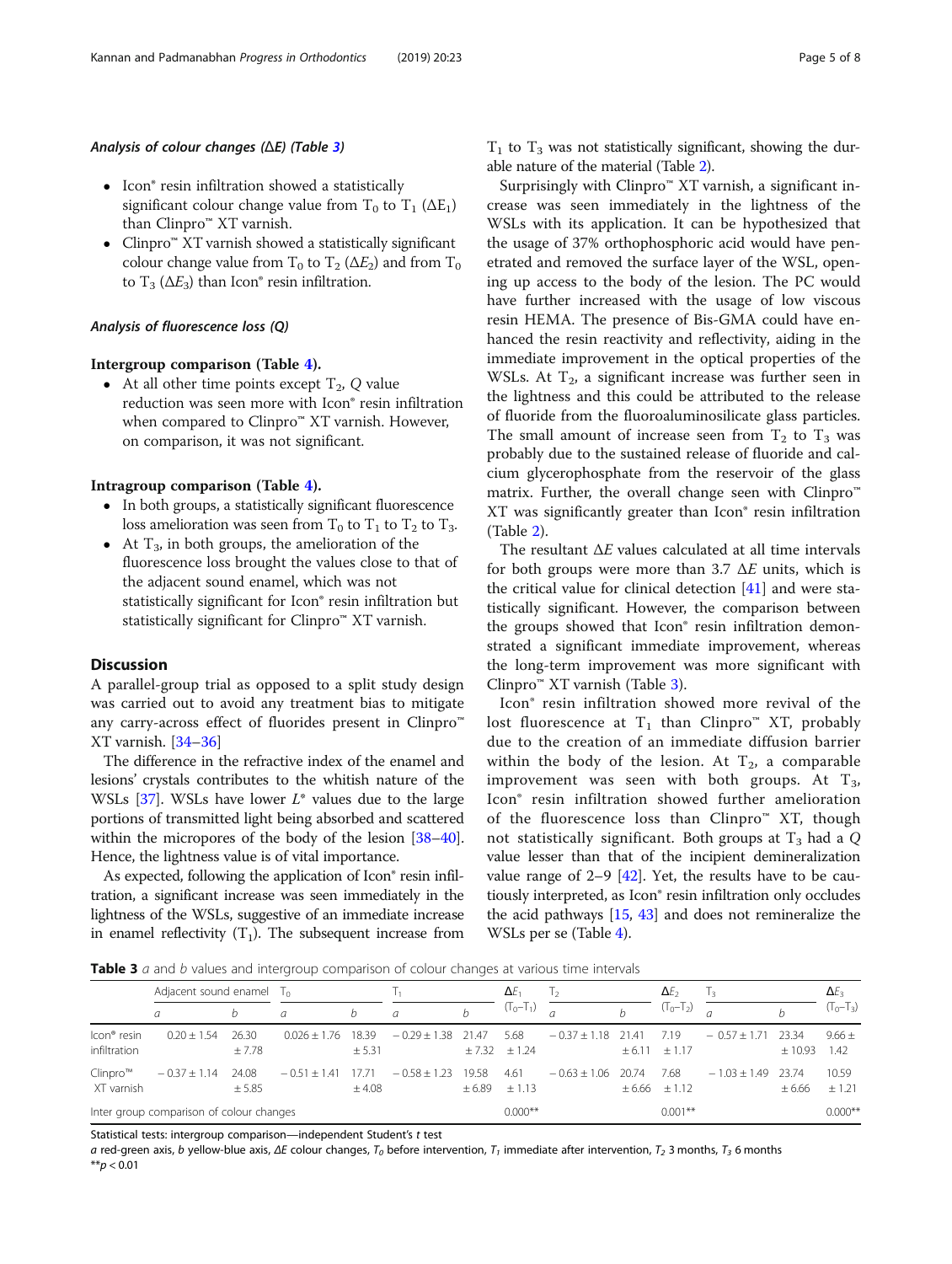<span id="page-5-0"></span>Table 4 Intergroup and intragroup comparison of fluorescence loss (Q) values at various time intervals

|                       | $O$ values                        | Q values<br>of<br>$Clinpro^m$<br>XT varnish | Intergroup  | Intragroup comparison                   |                                           |  |  |
|-----------------------|-----------------------------------|---------------------------------------------|-------------|-----------------------------------------|-------------------------------------------|--|--|
|                       | of Icon®<br>resin<br>infiltration |                                             | comparison  | Icon <sup>®</sup> resin infiltration    | Clinpro™ XT varnish                       |  |  |
| $T_0$                 | $4.48 \pm 1.42$                   | $4.60 \pm 1.29$                             | $p = 0.498$ | $T_0$ vs $T_1$ , $p = 0.000$ **         | $T_0$ vs $T_1$ , $p = 0.000$ **           |  |  |
| $T_1$                 | $2.84 \pm 1.53$                   | $3.14 \pm 1.20$                             | $p = 0.094$ | $T_1$ vs $T_2$ , $p = 0.000$ **         | $T_1$ vs $T_2$ , $p = 0.000$ **           |  |  |
| T <sub>2</sub>        | $2.06 \pm 1.05$                   | $2.05 \pm 0.83$                             | $p = 0.935$ | $T_2$ vs $T_3$ , $p = 0.000$ **         | $T_2$ vs $T_3$ , $p = 0.000$ **           |  |  |
| $T_3$                 | $1.48 \pm 0.81$                   | $1.51 \pm 0.72$                             | $p = 0.767$ | $T_0$ vs $T_3$ , $p = 0.000$ **         | $T_0$ vs $T_3$ , $p = 0.000$ **           |  |  |
| Adjacent Sound Enamel | $1.06 \pm 0.58$                   | $1.08 \pm 0.51$                             | $p = 0.80$  | $T3$ adjacent sound enamel, $p = 0.050$ | $T_3$ adjacent sound enamel, $p = 0.016*$ |  |  |

Statistical tests: intergroup comparison—independent Student's t test; intragroup comparison—one-way repeated measures ANOVA Q fluorescence loss,  $T_0$  before intervention,  $T_1$  immediate after intervention,  $T_2$  3 months,  $T_3$  6 months

 $*p < 0.05$ ,  $**p < 0.01$ 

Clinically, repeated etching was required with Icon® resin infiltration for moderate lesions to provide a preview of the aesthetic result to be expected after infiltration. Both Icon® resin infiltration and Clinpro™ XT varnish provided immediate aesthetic results with mild lesions. However, with moderate lesions, though progressive improvements were seen in both groups, clinically, visible improvements were seen more with Clinpro™ XT at  $T_3$  than with Icon<sup>®</sup> resin infiltration (Fig. 2).

While both methods showed a significant increase in improving the aesthetics of the WSLs, the enamel in response to Clinpro™ XT was more comparable to that of the adjacent sound enamel. Icon® resin infiltration has already been proven in restoring the aesthetics of the enamel, and this study offers Clinpro™ XT varnish as an alternative with gratifying short- as well as long-term results.

Further, long-term follow-up is required to see the effects of Clinpro™ XT varnish on moderate WSLs over a year's period to see if the colour and fluorescence are completely restored.

# Conclusion

- Immediately after the intervention, Icon<sup>®</sup> resin infiltration demonstrated a significantly better improvement than Clinpro™ XT varnish in restoring the colour; however, at 3 and 6 months, this was reversed.
- At the end of the study period, the fluorescence loss significantly ameliorated in response to both Icon® resin infiltration between immediate intervention and at 6 months.
- However, at 6 months, the fluorescence of the white spot lesions infiltrated with Icon® resin was comparable to that of the adjacent sound enamel while those treated with Clinpro™ XT varnish showed a statistically significant difference.

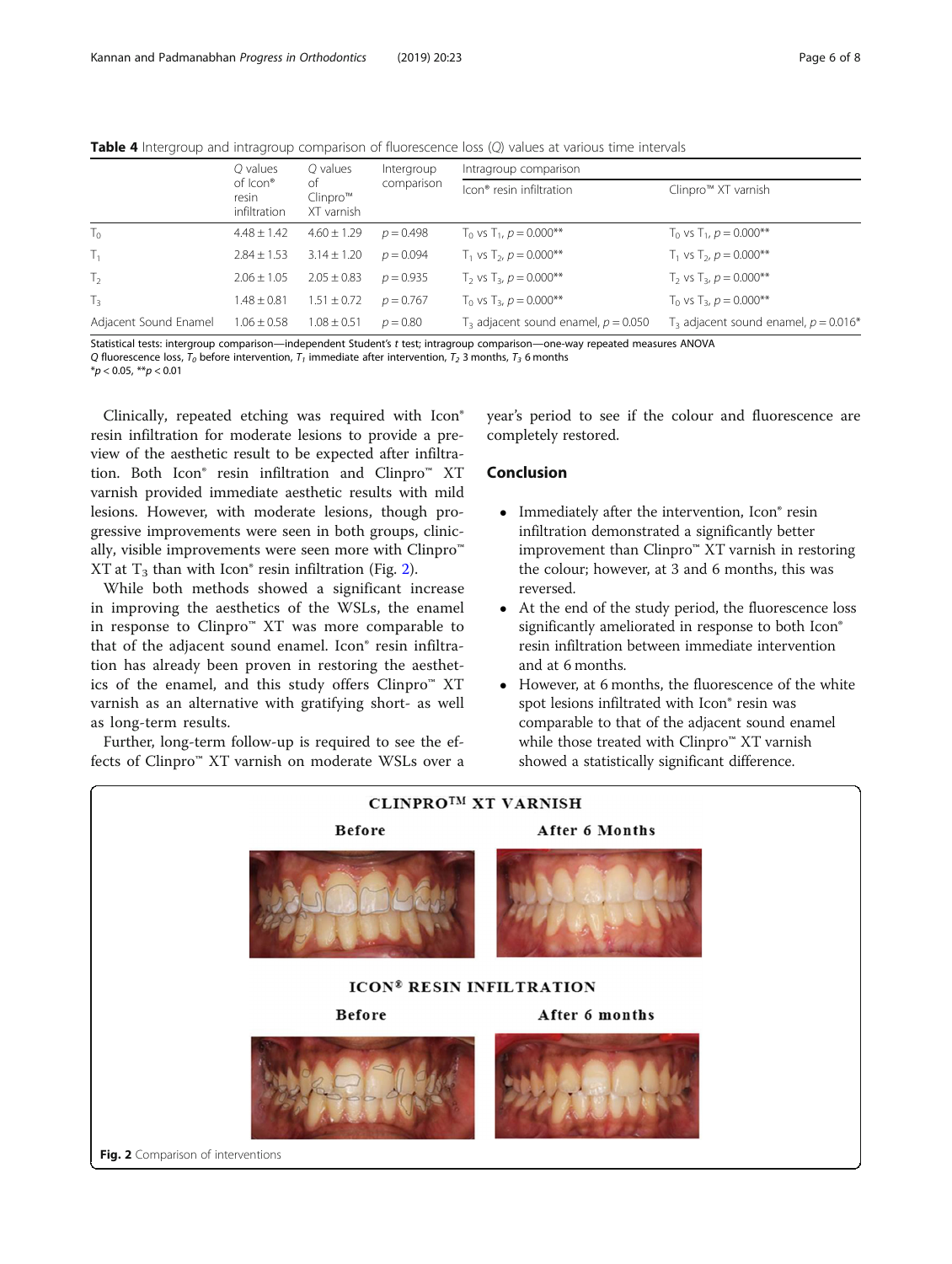### <span id="page-6-0"></span>Abbreviations

ΔE: Colour changes; L: Lightness; Q: Fluorescence loss; WSLs: White spot lesions

### Acknowledgements

The authors would like to acknowledge the university for providing the opportunity to perform the research.

### Funding

Not applicable

### Availability of data and materials

The datasets used and/or analysed during the current study are available from the corresponding author on reasonable request.

### Authors' contributions

AK performed the intervention methods on the patients and was a major contributor in writing the manuscript. SP analysed and interpreted the patient data and contributed to the writing of the manuscript. Both authors read and approved the final manuscript.

### Ethics approval and consent to participate

University's Institutional Ethics Committee [number: CSP/16/SEP/51/280 dated October 4, 2016]. Institution's consent form was obtained from those participants willing to be part of the trial.

### Consent for publication

Permission has been obtained from the participant (or legal parent or guardian for children) to report individual patient data.

### Competing interests

The authors declare that they have no competing interests.

### Publisher's Note

Springer Nature remains neutral with regard to jurisdictional claims in published maps and institutional affiliations.

# Received: 16 March 2019 Accepted: 9 May 2019<br>Published online: 17 June 2019

### References

- 1. Øgaard B, Rølla G, Arends J. Orthodontic appliances and enamel demineralization: Part 1. Lesion development. Am J Orthod Dentofac Orthop. 1988;94(1):68–73.
- 2. Nascimento PL, Fernandes MT, Figueiredo FE, Faria-e-Silva AL. Fluoridereleasing materials to prevent white spot lesions around orthodontic brackets: a systematic review. Braz Dent J. 2016;27(1):101–7.
- 3. Lopatiene K, Borisovaite M, Lapenaite E. Prevention and treatment of white spot lesions during and after treatment with fixed orthodontic appliances: a systematic literature review. J Oral Maxillofac Res. 2016;7(2):e1.
- 4. Hoffman DA, Clark AE, Rody WJ, McGorray SP, Wheeler TT. A prospective randomized clinical trial into the capacity of a toothpaste containing NovaMin to prevent white spot lesions and gingivitis during orthodontic treatment. Prog Orthod. 2015;16(1):25.
- 5. Hsu CY, Jordan TH, Dederich DN, Wefel JS. Effects of low-energy CO2 laser irradiation and the organic matrix on inhibition of enamel demineralization. J Dent Res. 2000;79(9):1725–30.
- 6. Kronenberg O, Lussi A, Ruf S. Preventive effect of ozone on the development of white spot lesions during multibracket appliance therapy. Angle Orthod. 2009;79(1):64–9.
- 7. Borzabadi-Farahani A, Borzabadi E, Lynch E. Nanoparticles in orthodontics, a review of antimicrobial and anti-caries applications. Acta Odontol Scand. 2014;72(6):413–7.
- 8. Yamazaki H, Litman A, Margolis HC. Effect of fluoride on artificial caries lesion progression and repair in human enamel: regulation of mineral deposition and dissolution under in vivo-like conditions. Arch Oral Biol. 2007;52(2):110–20.
- Bishara SE, Ostby AW. White spot lesions: formation, prevention, and treatment. Semin Orthod. 2008;30(3):174–82.
- 10. Bröchner A, Christensen C, Kristensen B, Tranæus S, Karlsson L, Sonnesen L, Twetman S. Treatment of post-orthodontic white spot lesions with casein

phosphopeptide-stabilised amorphous calcium phosphate. Clin Oral Investig. 2011;15(3):369–73.

- 11. Featherstone JD. Prevention and reversal of dental caries: role of low level fluoride. Community Dent Oral Epidemiol. 1999;27(1):31–40.
- 12. Sonesson M, Bergstrand F, Gizani S, Twetman S. Management of postorthodontic white spot lesions: an updated systematic review. Eur J Orthod. 2016;39(2):116–21.
- 13. Yetkiner E, Wegehaupt F, Wiegand A, Attin R, Attin T. Colour improvement and stability of white spot lesions following infiltration, micro-abrasion, or fluoride treatments in vitro. Eur J Orthod. 2014;36(5):595–602.
- 14. Paris S, Meyer-Lueckel H, Kielbassa AM. Resin infiltration of natural caries lesions. J Dent Res. 2007;86(7):662–6.
- 15. Meyer-Lueckel H, Paris S, Kielbassa AM. Surface layer erosion of natural caries lesions with phosphoric and hydrochloric acid gels in preparation for resin infiltration. Caries Res. 2007;41(3):223–30.
- 16. Paris S, Hopfenmuller W, Meyer-Lueckel H. Resin infiltration of caries lesions: an efficacy randomized trial. J Dent Res. 2010;89(8):823–6.
- 17. Doméjean S, Ducamp R, Léger S, Holmgren C. Resin infiltration of non-cavitated caries lesions: a systematic review. Med Princ Pract. 2015;24(3):216–21.
- 18. Knösel M, Eckstein A, Helms HJ. Durability of esthetic improvement following Icon resin infiltration of multibracket-induced white spot lesions compared with no therapy over 6 months: a single-center, split-mouth, randomized clinical trial. Am J Orthod Dentofac Orthop. 2013;144(1):86–96.
- 19. Kim S, Kim EY, Jeong TS, Kim JW. The evaluation of resin infiltration for masking labial enamel white spot lesions. Int J Paediatr Dent. 2011;21(4):241–8.
- 20. Knösel M, Eckstein A, Helms HJ. Long-term follow-up of camouflage effects following resin infiltration of post orthodontic white-spot lesions in vivo. Angle Orthod. 2019;89(1):33–9.
- 21. Yuan H, Li J, Chen L, Cheng L, Cannon RD, Mei L. Esthetic comparison of white-spot lesion treatment modalities using spectrometry and fluorescence. Angle Orthod. 2013;84(2):343–9.
- 22. Justus R. Prevention of white spot lesions. In: iatrogenic effects of orthodontic treatment: decision- making in prevention, diagnosis and treatment. 1st ed. Heidelberg: Springer; 2015. p. 1–35.
- 23. Kumar Jena A, Pal Singh S, Kumar Utreja A. Efficacy of resin-modified glass ionomer cement varnish in the prevention of white spot lesions during comprehensive orthodontic treatment: a split-mouth study. J Orthod. 2015;42(3):200–7.
- 24. Sohn S, Yi K, Son HH, Chang J. Caries-preventive activity of fluoridecontaining resin-based desensitizers. Oper Dent. 2012;37(3):306–15.
- 25. Bhandary S, Hegde MN. A clinical comparison of in-office management of dentin hypersensitivity in a short term treatment period. Int J Biomed Adv Res. 2012;3:169–74.
- 26. Shailesh S, Nayak US, Joseph S, Saidath K. To evaluate the clinical efficiency of resin modified glass ionomer varnish in preventing enamel demineralisation during orthodontie treatment. J Pierre Fauchard Acad (India Section). 2012;26(3):95–107.
- 27. Mehta A, Paramshivam G, Chugh VK, Singh S, Halkai S, Kumar S. Effect of light-curable fluoride varnish on enamel demineralization adjacent to orthodontic brackets: an in-vivo study. Am J Orthod Dentofac Orthop. 2015;148(5):814–20.
- 28. Zhou SL, Zhou J, Watanabe S, Watanabe K, Wen LY, Xuan K. In vitro study of the effects of fluoride-releasing dental materials on remineralization in an enamel erosion model. J Dent. 2012;40(3):255–63.
- 29. Gorelick L, Geiger AM, Gwinnett AJ. Incidence of white spot formation after bonding and banding. Am J Orthod. 1982;81(2):93–8.
- 30. McLaren K. XIII—The development of the CIE 1976 (L\* a\* b\*) uniform colour space and colour-difference formula. J Soc Dye Colour. 1976;92:338–41.
- 31. Knösel M, Reus M, Rosenberger A, Ziebolz D. A novel method for testing the veridicality of dental colour assessments. Eur J Orthod. 2011;34(1):19–24.
- 32. Pianotti RS, Ambrozaitis JD, Mc Namara TF. Cariostatic activity of calcium glycerophosphate in hamsters: topical vs dietary administration. J Dent Res. 1976;55(6):1092–6.
- 33. Sluzker A, Knosel M, Athanasiou AE. Sensitivity of digital dental photo CIE L\*a\*b\* analysis compared to spectrophotometer clinical assessments over 6 months. Am J Dent. 2011;24:300–4.
- 34. Lesaffre E, Garcia Zattera MJ, Redmond C, Huber H, Needleman I. Reported methodological quality of split-mouth studies. J Clin Periodontol. 2007;34:756–61.